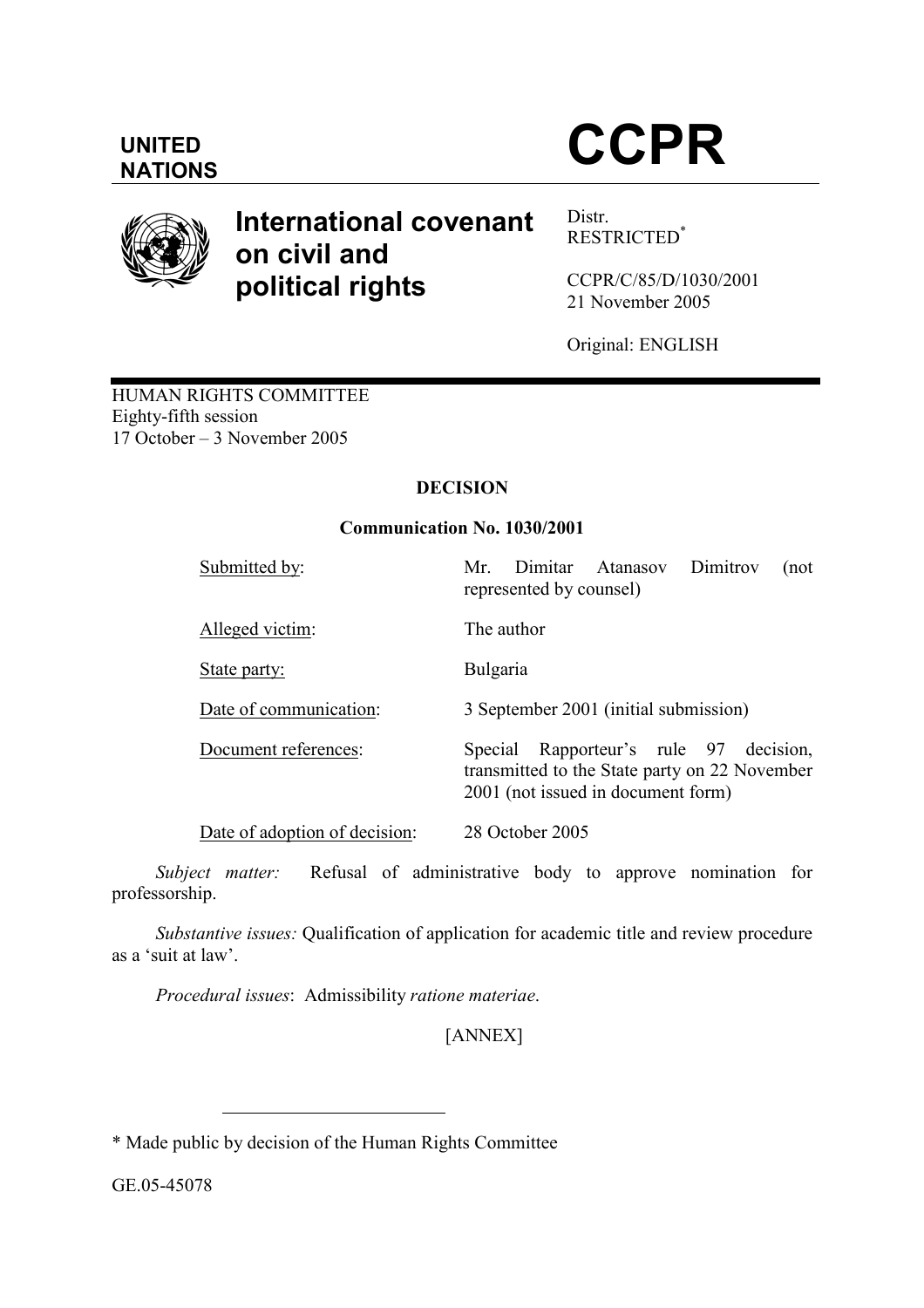## **ANNEX**

#### DECISION OF THE HUMAN RIGHTS COMMITTEE UNDER THE OPTIONAL PROTOCOL TO THE INTERNATIONAL COVENANT ON CIVIL AND POLITICAL RIGHTS

#### Eighty-fifth session

#### concerning

#### Communication No. 1030/2001\*\*

| Submitted by:          | Mr. Dimitar Atanasov Dimitrov<br>(not<br>represented by counsel) |
|------------------------|------------------------------------------------------------------|
| Alleged victim:        | The author                                                       |
| State party:           | <b>Bulgaria</b>                                                  |
| Date of communication: | 3 September 2001 (initial submission)                            |

 The Human Rights Committee, established under article 28 of the International Covenant on Civil and Political Rights,

Meeting on 28 October 2005,

Adopts the following:

### DECISION ON ADMISSIBILITY

1.1 The author of the communication is Dimitar Dimitrov, a Bulgarian citizen. Although the author does not invoke any specific provision of the Covenant, the communication appears to raise issues under articles 2 and 14, paragraph 1, of the Covenant. He is not represented by counsel.

1.2 The Covenant and the Optional Protocol entered into force for Bulgaria on 23 March 1976 and 26 June 1992 respectively.

#### Factual background

 $\overline{a}$ 

2.1 The author is an associate professor of physical education at the University of Forestry in Sofia. He holds a doctoral degree and has taught extensively in Bulgaria and abroad. In May 1997, he entered a 'competition' advertised by the University for the title of

<sup>\*\*</sup> The following members of the Committee participated in the examination of the present communication: Mr. Nisuke Ando, Mr. Prafullachandra Natwarlal Bhagwati, Mr. Alfredo Castillero Hoyos, Mr. Maurice Glèlè Ahanhanzo, Mr. Edwin Johnson, Mr. Walter Kälin, Mr. Ahmed Tawfik Khalil, Mr. Rajsoomer Lallah, Mr. Michael O'Flaherty, Ms. Elisabeth Palm, Mr. Rafael Rivas Posada, Sir Nigel Rodley, Mr. Ivan Shearer, Mr. Hipólito Solari-Yrigoyen, Ms. Ruth Wedgwood and Mr. Roman Wieruszewski.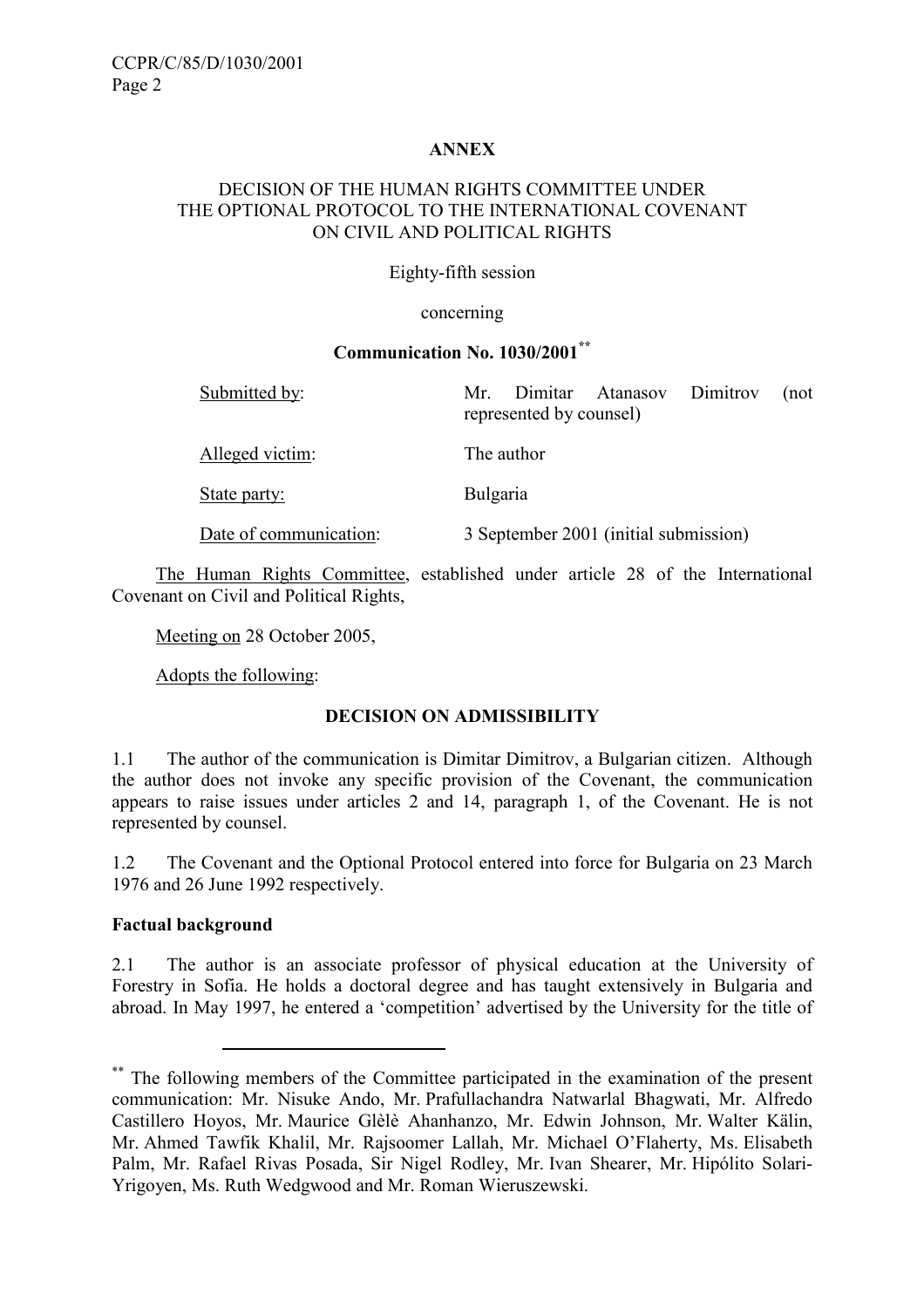'Professor in the Theory and Methods of Teaching Physical Education and Athletic Training'.

2.2 The author's application was considered by the Specialised Science Council (SSC) of the Higher Attestation Commission (HAC), which supported his candidacy and nominated him for the title of professor to the Scientific Commission of the HAC. At its meeting of 18 May 1998, the Scientific Commission supported the author's nomination and forwarded it for confirmation to the Presidium of the HAC. The Presidium reports to the Bulgarian Council of Ministers and is authorised formally to confer academic degrees and titles of academic rank in accordance with the Scientific Degrees and Scientific Titles Act (Act).

2.3 On 18 June 1998, the Presidium initiated 'control proceedings' under article 27 of the Act, which allows the Presidium to return a nomination if it deviates significantly from the criteria established by the Presidium under article 34 of the Act. The Presidium returned the nomination to the Scientific Commission, requesting further information about the quality of the author's work. On 5 October 1998, the Scientific Commission re-examined the case and confirmed its earlier decision to nominate the author, and again forwarded it to the Presidium for confirmation. The Presidium reinstated control proceedings, returning the nomination to the Scientific Commission, on this occasion requesting further information about the author's course. The Scientific Commission re-examined the nomination for a third time on 30 June 1999, and again confirmed its earlier decision to support the nomination and again forwarded it to the Presidium.

2.4 On 8 July 1999, the Presidium rejected the author's application for the title of professor, without giving reasons. Article 27 of the Act states that, where control proceedings have been reinstated, the Presidium may disregard any recommendation of the Scientific Commission and decide at its own discretion whether to award the title of professor or not.

2.5 The author contends that the Presidium's review of his application did not comply with the Act, and that there was no basis to require the submission of further information in support of his candidacy. He urges that the Presidium failed to identify any procedural or administrative irregularities in his nomination which would have entitled it to reject the nomination. He argues that, instead of providing reasons for its decision to reject his candidacy, the Presidium chose to use the mechanism provided for under article 27 of the Act, under which it may determine the matter at its own discretion without giving reasons.

2.6 The author appealed the decision of the Presidium to the Supreme Administrative Court (the SAC). However, on 9 November 2000, the SAC struck out the claim as under article 27 of the Act, a decision of the Presidium to determine an application following the reinstatement of a control proceeding is not subject to judicial review. The author appealed to a five member panel of the SAC; however on 29 December 2000 his appeal was dismissed.

### The complaint

3. The author contends that the Presidium refused to confer on him the academic rank of professor in a biased manner without providing any arguments or taking into consideration the views of competent professional scientific commissions. The author claims that his rights have been violated, without referring to any particular provisions of the Covenant.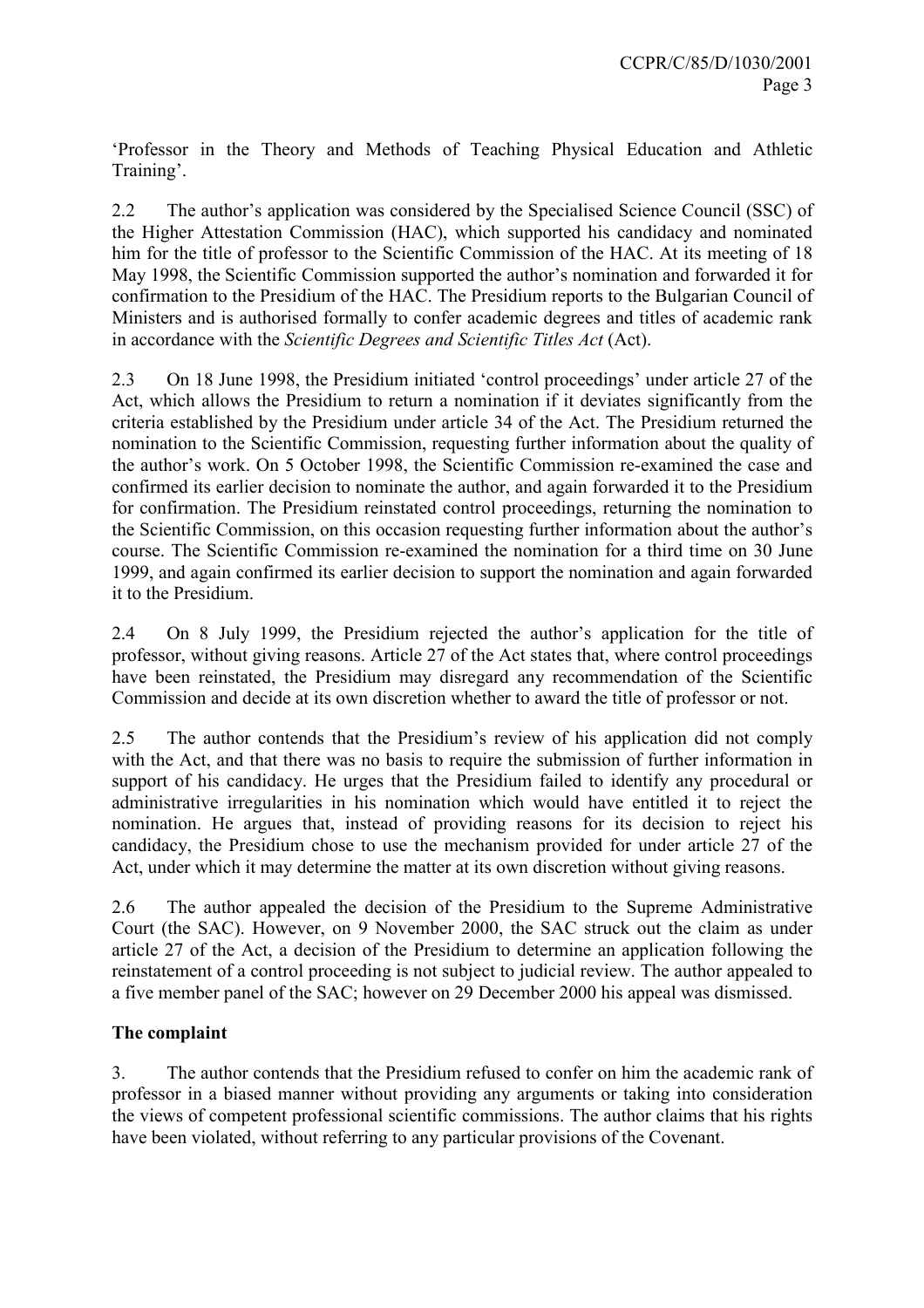## The State party's observations on admissibility

4.1 By note verbale of 22 January 2002, the State Party submits that the communication is inadmissible under articles 2 and 3 of the Optional Protocol. It defends the actions of the Presidium as being entirely within its jurisdiction, as set out in the Act.

4.2 The State party points out that the author does not claim to be a victim of a violation of any right enumerated in the Covenant, and that the only provisions which might be at issue are article 2, paragraph 3(a), and article 14, paragraph 1. In relation to the latter, the State party submits that the article is inapplicable in cases which confer discretionary powers on public or judicial authorities, such as the discretion conferred on the Presidium in the present case. It notes that the decisions of the Presidium are not subject to judicial control, given its nature as an expert body. Article 14, paragraph 1, applies to the administration of justice in procedures which determine the rights and obligations of an applicant in a suit at law. In the present case, there is no such suit at law. The author had no "right" to a scientific title, nor was there any corresponding obligation on the Presidium to confer such title. In the current case, the Presidium sought further information about the author's work and course and lectures. At its meeting on 8 July 1999, since it had reinstated the control proceedings, the Presidium availed itself of its legal discretion to determine the application itself, on the basis of the information before it.

4.3 In relation to article 2, paragraph 3, the State party submits that the communication does not refer to any right enumerated in the Covenant, and that in any event article 14, paragraph 1, is inapplicable in the case. Accordingly, article 2, paragraph 3(a), which can only arise in connection with a breach of another substantive right, cannot be invoked. In the circumstances, the State party submits that the claim is unsubstantiated and incompatible with the provisions of the Covenant, and therefore inadmissible. It adds that the communication is manifestly unfounded and should also be considered inadmissible as an abuse of the right of submission, under article 3 of the Optional Protocol.

### Authors' comments on the State party's observations

5.1 In his comments on the State party's submission dated 20 March 2002, the author argues that, although article 34 of the Act requires specific criteria for the award of title of professor, no such criteria have in fact been developed. According to him, rules issued under the Act state that there is a requirement simply for 'minimal pedagogical activity, as determined by the government': there is no requirement for a particular course or lectures. The rules specify that applications may be received from candidates, regardless of whether they have performed any educational-pedagogical activity. The author affirms that the quality of his work had been confirmed by three professorial reviewers. In light of the above, the author submits that the Presidium had no basis for requiring further information in relation to the quality of his work and course of lectures, or for instituting the two control proceedings. The author claims that the unmotivated refusal of the Presidium, without giving reasons, to confirm the title of professor calls into question its objectivity.

5.2 The author acknowledges that, under the Act, the Presidium may reinitiate control proceedings where the decision of the Scientific Commission deviates significantly from the established criteria. However, he contends that, as there are no published criteria, the Presidium's proper role is limited to reviewing the *procedure* for the conferral of the title of professor. The substance of the application was a matter for the SSC and the Scientific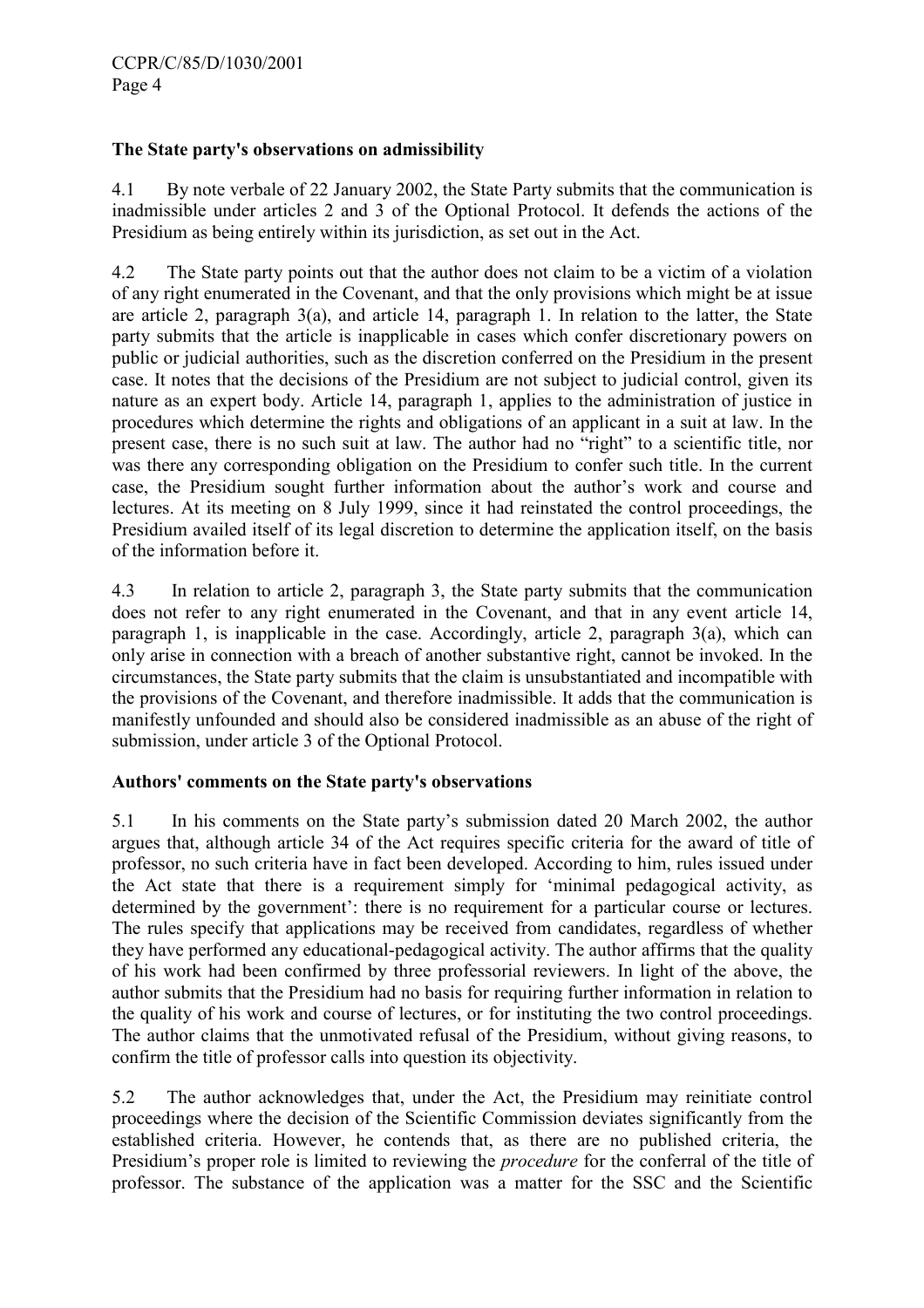Commission to determine, which had already nominated him for the title of professor. As the Presidium did not identify any procedural defects, there was no basis for it to initiate or to reinstate control proceedings.

5.3 The author reiterates that his "civil rights" were violated because, under the Act, the Presidium enjoyed an unlimited right to determine his application, despite the support of his candidature by the SSC and the Scientific Commission. He states that no member of the Presidium is a specialist in the field of physical education and doubts that an expert decision could have been taken in these circumstances.

5.4 The author submits that decisions of the Presidium are an administrative act and should be subjected to judicial control. He affirms that he was denied the confirmation of his professorial appointment without reasons. As to the State party's argument that he had no 'right' to be confirmed as a professor, the author points to the fact that the Scientific Commission had endorsed his candidature three times.

#### State party's submission on the merits

6.1 On 2 September 2002, the State party submitted its observations on the merits of the communication. It notes that, in his comments on the State party's submission on admissibility, the author again failed to specify any relevant right guaranteed under the Covenant which he considered to have been violated: the State party reiterated its view that the communication was inadmissible under articles 2 and 3 of the Optional Protocol.

6.2 The State party contests the author's argument that there are no specific requirements against which the Presidium could review the nomination for the title of professor. Article 14 of the Act explicitly provides that the academic title of professor may only be conferred if the candidate has a defined minimum of pedagogic activity, the length of which is to be determined by regulations. According to the State party, the relevant minimum was specified as a permanent course of lectures of 45 hours per academic year, given to specialists: however, the author had in fact been giving courses of lectures to non-specialists. Accordingly, he did not fulfil one of the legal criteria for conferring on him the academic title of professor. The State party adds that, under the relevant rule, advertisements for a professorship are open to all candidates regardless of when, not regardless of whether, they have conducted pedagogic activities.

6.3 The State party refutes the author's argument that neither the Act nor the Presidium lack defined criteria. The Act itself contains a range of criteria, which the Presidium applied. Further, article 34(b) of the Act states that the Presidium is to "concretise the criteria for the conferring of academic degrees and titles in the different fields of science". The Presidium does not have an obligation to develop and to publish criteria, but simply to specify in every concrete field of science the parameters of application of the general criteria established by the Act and its rules.

6.4 The State party disputes the author's submission that, because the decisions of the Presidium are administrative, they should be subject to a right of challenge before the SAC. Under article 120 of the Constitution of Bulgaria, individuals may challenge all administrative acts affecting their legal interests, with the exception of those for which the law expressly provides otherwise. Such an exception is provided for in article 27 of the Act, which is entirely justified in view of the specific competence with which the Presidium is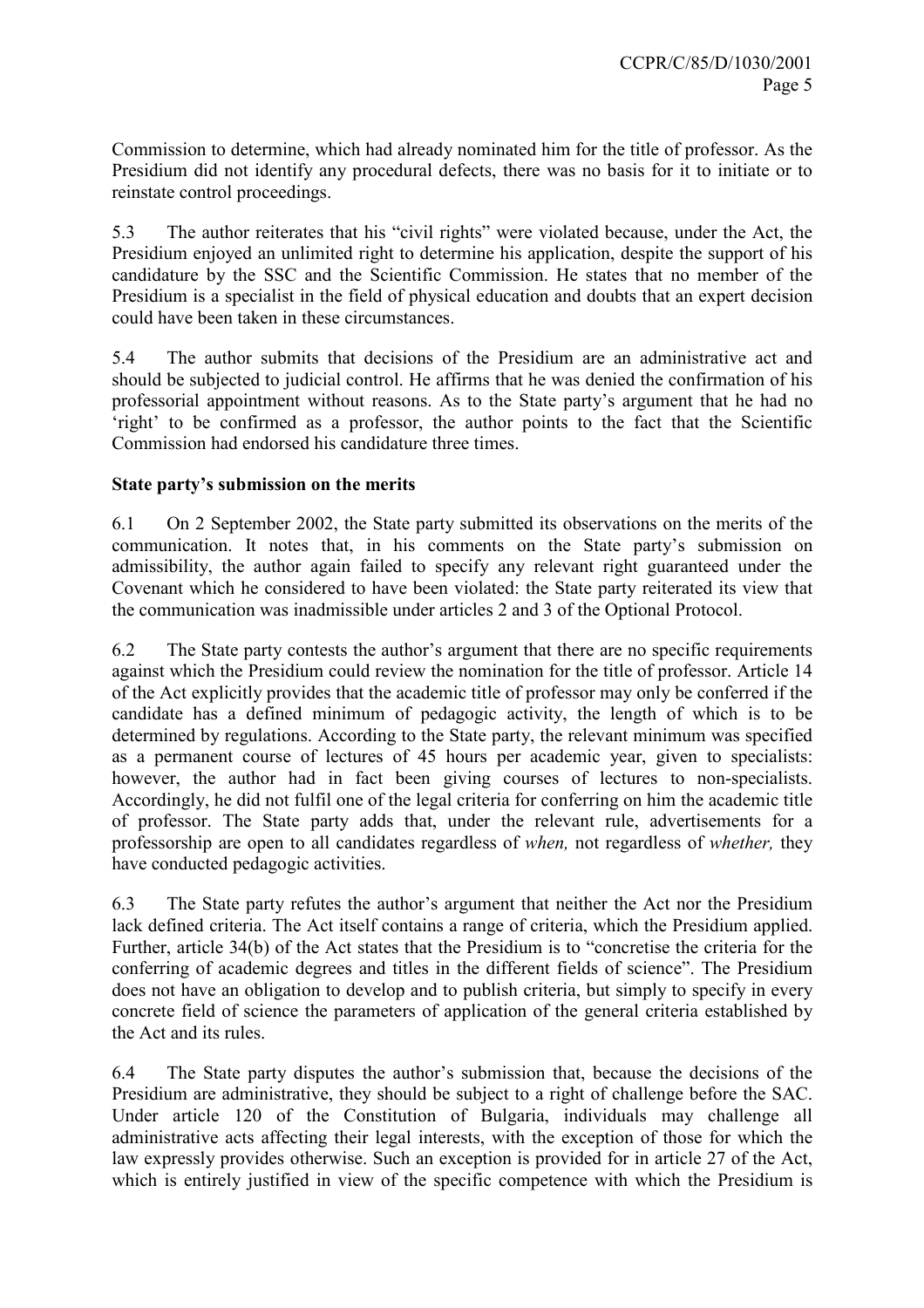endowed under the law. The Presidium is a collective scientific administrative body exercising power in respect of the conferring or refusal of academic degrees and titles. Courts do not possess the relevant specialised knowledge to supervise this process; accordingly, it would be inappropriate for such decisions to be subjected to judicial review.

6.5 Finally, the State party notes that the SAC has established that the Presidium is not under an obligation to issue reasons for its decision. Even if reasons were required to be issued, the Court would not be in a position to evaluate them.

#### Author's comments on the State party's merits submissions

7.1 On 20 January 2003, the author points out that the Scientific Commission in fact comprised the most relevant educated specialists in his field, rather than the Presidium, and reiterates that his nomination for the title of professor was not affected by any procedural error which would have warranted the Presidium rejecting his nomination. He states that he remains unaware why the Presidium ignored the decisions of the Scientific Commission and took a negative view of his case, when, in his view, all relevant requirements had been met.

7.2 The author affirms that proceedings before the Presidium are conducted behind closed doors, without the right of representation. He did have the right to appear before the SAC, but the court refused to deal with his case in substance. He contests the State party's claim that there are in fact current and valid requirements in relation to the minimum number of lecturing hours, and contends that those referred to by the State party are no longer valid.

#### Issues and proceedings before the Committee

8.1 Before considering any claim contained in a communication, the Human Rights Committee must, in accordance with rule 93 of its Rules of Procedure, decide whether or not it is admissible under the Optional Protocol to the Covenant.

8.2 The Committee has ascertained, as required under article 5, paragraph 2 (a), of the Optional Protocol, that the same matter is not being examined under another procedure of international investigation or settlement. It further considers that all available domestic remedies have been exhausted.

8.3 To the extent that the author's communication raises issues under article 14, paragraph 1, the Committee recalls its jurisprudence that the concept of "suit at law" is based on the nature of the relevant right in question. The Committee has noted the State party's submission that the author has not identified which rights in a suit at law he claims to have been infringed. It recalls its views in the case of *Kolanowski v Poland*, where it considered that the author's unsuccessful bid to be appointed to a civil servant position and his efforts to contest the rejection of his bid for promotion did not constitute determination of rights and obligations in a suit at law. In the present case, the author does not seek promotion, but merely conferral of an academic title. His application was assessed in accordance with the relevant procedures laid down under Bulgarian law, namely, the Scientific Degrees and Scientific Titles Act and the highest administrative body vested with discretion to determine the merits of the application rejected. There is no information before the Committee to show that the author had any right to have the title of professor conferred on him or that the Presidium was under any obligation to endorse his candidature. In these circumstances, and in the absence of any other information as to the effect of the Presidium's decision on the